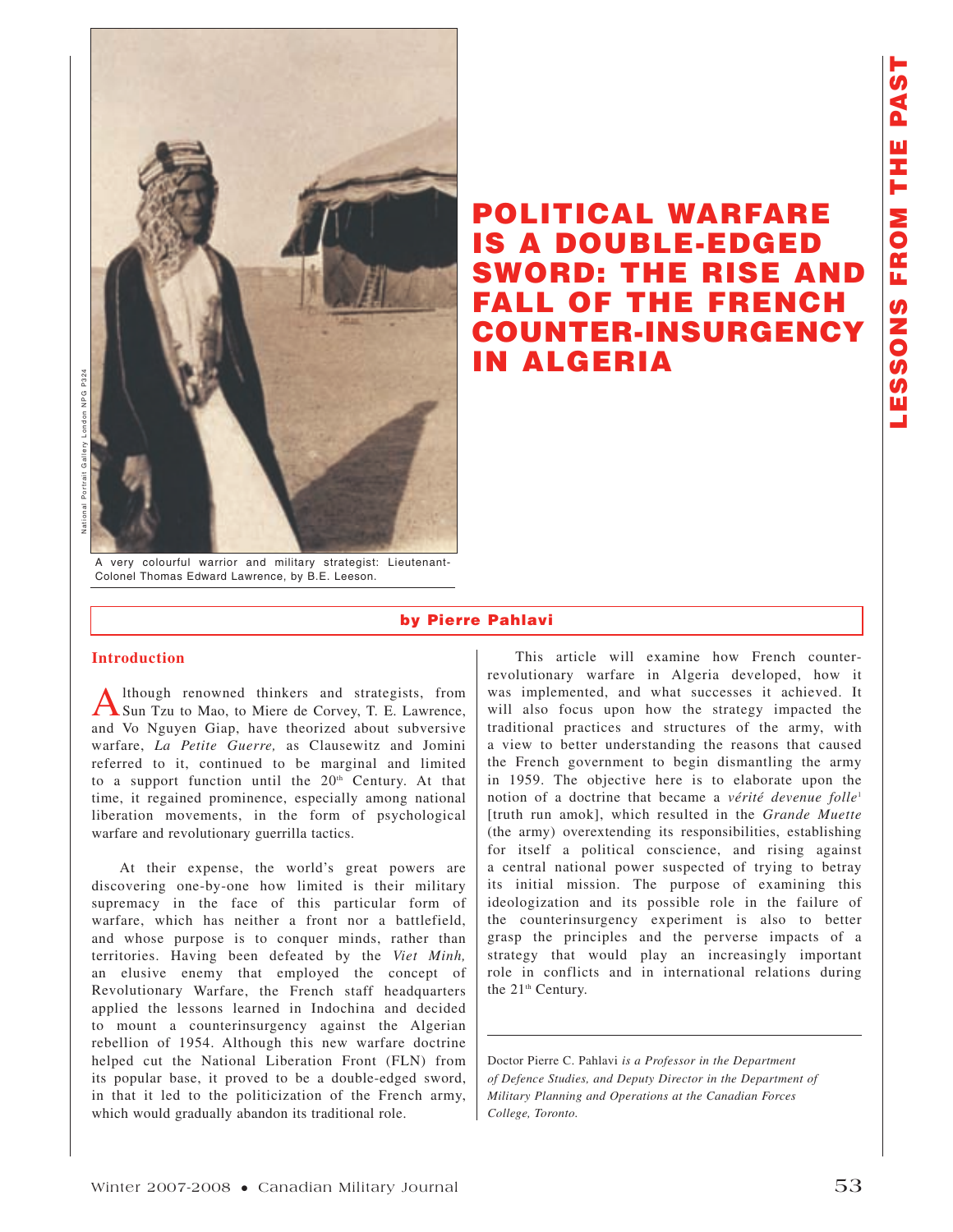#### **Genesis (August 1954-December 1955)**

## **The Hypothesis**

*Revolutionary* warfare is different from *traditional* warfare, in that, beyond the battle against an enemy's armed forces, the war effort targets the entire population, whose conquest constitutes a higher aim than taking possession of a territory or dominating a battlefield.2 As in traditional warfare, it is important to know the landscape in order to adapt a strategy to it, although the terrain is of a different kind: "...Revolutionary warfare exploits the political and psychological dimensions of people within a social geography. That is why any use of revolutionary warfare must be subjected to a rigorous political analysis to determine the psychological trends and the meaning of the evolution taking place."3 Consequently, an army engaged in revolutionary warfare must establish guidelines, a policy framework which will guide its conduct of the battle: "In short, subversive warfare requires that combatants not only be weapon technicians but also, perhaps even more, heads of supporters, crowd leaders, political agitators, unionists, [and] missionaries."4

In Indochina, the French army found out at its expense the virtues of an art in which its *Viet Minh* adversary was master. General Giap, the victor at Dien-Bien-Phù, had



The disposition of the three French corps and the boundaries of the FLN political-military commands<br>during the Algerian War.<br>revolutionary warfare.<sup>10</sup> during the Algerian War.

apparently declared, "The French army was beaten because it did not do enough politicking."5 Once it had infected the French army, the revolutionary warfare virus would gradually contaminate the intellectual strata of the armed forces. General Lionel Max Chassin was the first to catch it: "The time has come for the army to stop being *la Grande Muette*; the time has come for the free world to resort to some of its adversary's methods, if it does not to die a violent death. But one of those methods, and undoubtedly the most important, resides in the ideological role which, behind the Iron Curtain, is relegated to military forces."6 However, it would be several months before Chassin's wishes would become reality.

#### **Development and Implementation**

After a relatively short incubation period, the *Asian Fever* spread to the heart of the Algerian guerrillas, the new operational theatre where the French army was fighting the rebellion that began on All-Saints Day in 1954. Thus, the army faced the same challenge it did in Indochina; its numerical superiority was of no use against an enemy who refused close engagement. With the situation worsening, senior political and military leaders recognized that the time had come to employ a psychological weapon.

> Between the autumn of 1954 and late-1955, the French army gradually adapted, then structured, revolutionary warfare. During that first phase, the doctrine went from being an experimental weapon, to the official status of being the *Seventh Weapon.* In March 1955, an agency for psychological action was established and given the name *Bureau régional d'action psychologique* [Regional Office for Psychological Action], which later became simply known as the *Bureau psychologique.*<sup>7</sup> In July 1955, an Order from the commanding officer in Algeria formalized the psychological action organization throughout the 10<sup>th</sup> Algerian Military Region. The October 1955 Order respecting the psychological warfare officially defined *psychological warfare* as, " [the] systematic implementation of various measures and means designed to influence the opinion, feelings, attitude and behaviour of declared enemies (military and civilian population) in a way that is favourable to the plans and objectives set out by the government and the command."9 For the first time, psychology is officially classified as a combat weapon, making 1955 a pivotal year for France in the adoption of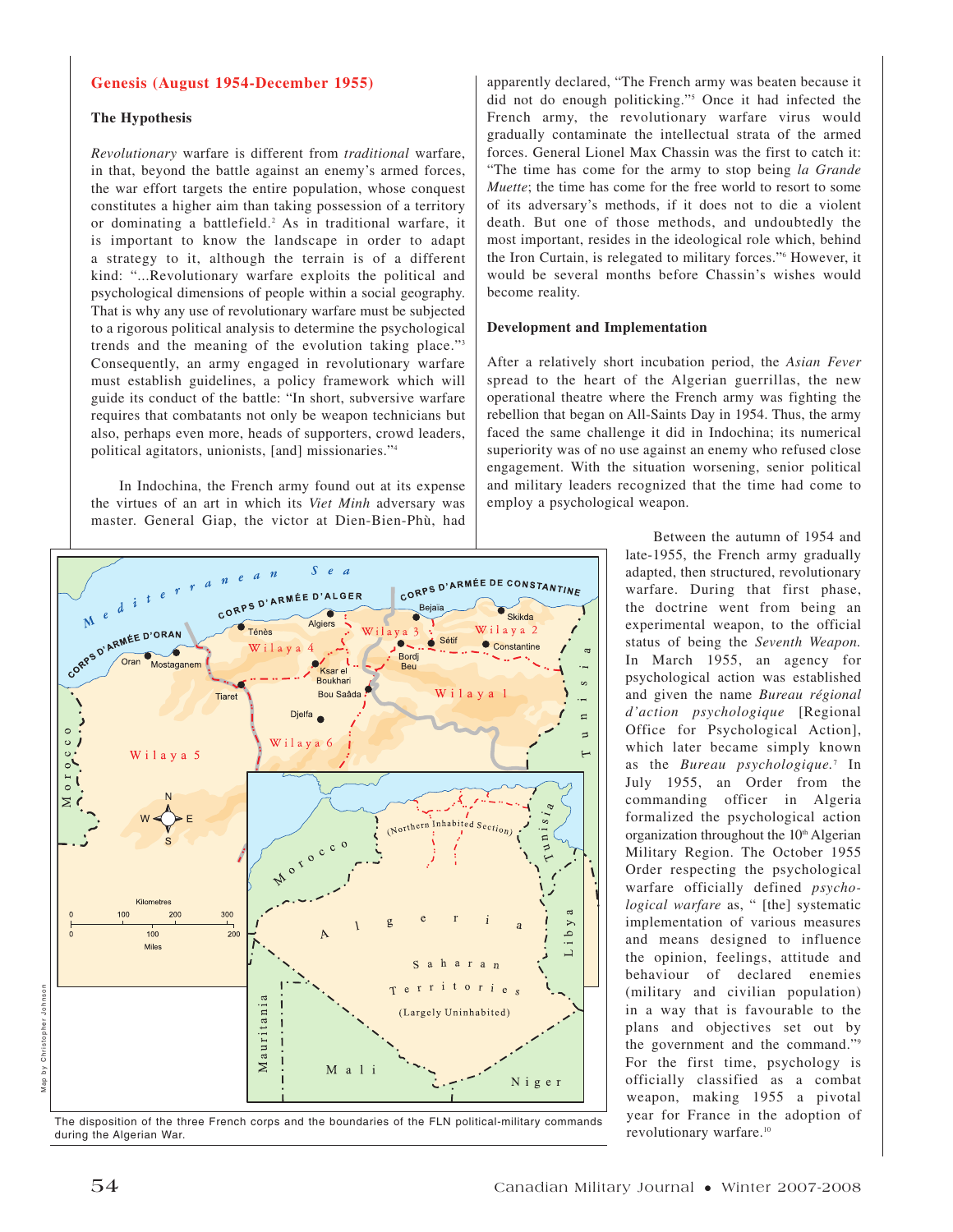# **The Web of Parallel Hierarchies**

In 1956, following passage of the law granting special powers to the armed forces and the implementation of *parallel hierarchies,* an operational mechanism was established for counter-insurgency warfare that resembled in every way a true cobweb, whose net covered the entire Algerian territory. This ensured that the population was straddled, and that the enemy guerrillas became militarily and psychologically isolated.

The most important among the institutions that formed the *parallel hierarchies* was, no doubt, the *Sections administratives spéciales* (SAS) [Special Administrative Sections]. Singlehandedly, the SAS and the *Sections administratives urbaines* (SAU) [Urban Administrative Sections] were able to establish a new administrative zone, which, without eliminating the traditional districts, encompassed the latter. The SAS and the SAU constituted vital tools in revolutionary warfare, as they ensured the *control* and *pacification,* if not the *indoctrination,* of the population. To this end, they substituted themselves for the local authorities, carrying out functions in various areas, such as economic management, education, health, and government, with one SAS officer exercising all those responsibilities in each sector. <sup>11</sup> The SAS network enabled the psychological services to keep close contact with the civilian population, and to spread their propaganda quite readily. Additionally, cooperation and psychological contact were maintained through other civilian organizations set up around isolated or neighbourhood leaders, who were under the auspices of the army. In the final analysis, the army, and, through it, the psychological war agencies, became present in the daily life of most of a population that gradually fell from under the influence of the FLN and the National Liberation Army.12

# **The Propaganda**

In early 1956, the *Bureau psychologique* of the 10<sup>th</sup> Military Region decided to redefine and clarify its objectives. In an April Order, it established the following three-part mission: 1) maintain high morale among the units and protect them against the impacts of any enemy; 2) carry out a coherent psychological action with the Muslim populations in the operational areas; and 3) carry out a "shock" action against the rebels.<sup>13</sup> Additionally, the territorial infrastructure associated with the psychological action was strengthened by the creation of revolutionary warfare tactical units known as *compagnies légères de haut-parleurs et de tracts* (CHPT), i.e. *Light Companies armed with loud speakers and flyers.* From July 1956, more effort was geared toward the development of propaganda targeted against the Muslim population already under French control. This propaganda had three dimensions: "A purely circumstantial dimension, a repetitive or overwhelming dimension,"

**"In Indochina, the French army found out at its expense the virtues of an art in which its**  *Viet Minh* **adversary was master."**

perhaps "..[to] galvanize the Muslim population by giving them reasons to be enthusiastic that they could share with the French in Algeria and in the metropolis."14 It was also intended to raise distrust among "neutral" Muslims toward the FLN, through messages such as: "Fellaghas are grasshoppers: everywhere they go, they leave nothing behind ...their trail is only littered with ruins, mourning, tears, starvation and misery."15 It should be noted that this propaganda also targeted the rebel

who was being tempted to renounce his support for the FLN cause. Finally, in order to incite the interest of neutral Muslims and to promote enemy exhaustion, the propaganda underlined the confidence that France placed in victory. For example, a psychological guidance note called for the use of the theme *Certainty, Firmness, and Will.*<sup>16</sup> These same themes were concurrently being applied on the ground, in daily propaganda efforts.

# **The Peak (January 1957-August 1958)**

During the central period between January 1957 and August 1958, revolutionary warfare experienced a series of resounding successes, and it became an enabler in the emancipation and the political engagement of the army, whose increasing power in the face of a weakening regime led it to search for a rationale for its initial mission, namely, to keep Algeria within France.



The loudspeakers of a mobile CHPT unit in action, circa 1957.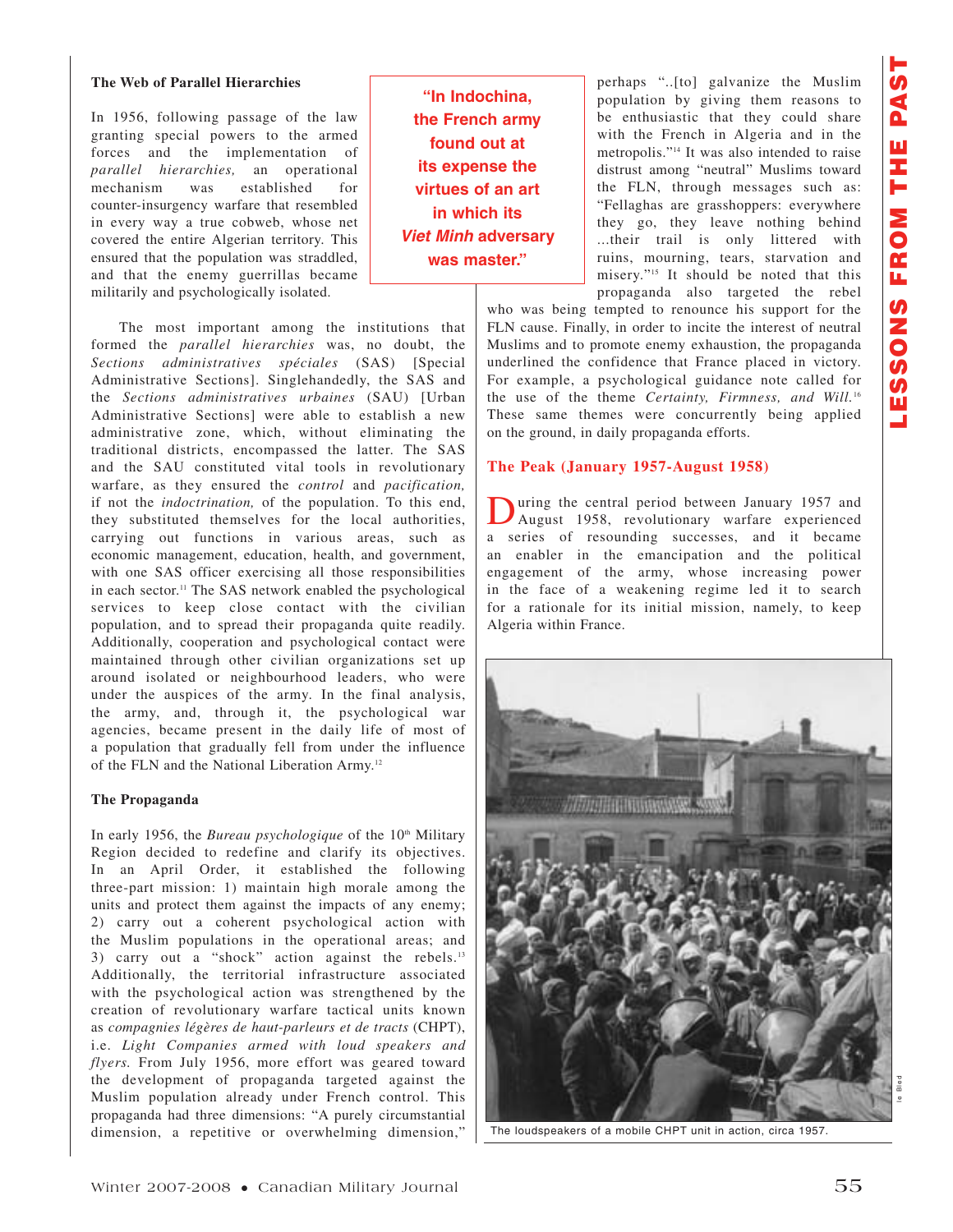### **The Recapture of the Kasbah: Triumph of Revolutionary Warfare**

In January 1957, in order to crush the insurgent uprising in the Casbah in Algiers, the government granted full powers to General Jacques Massu, giving the army the power for which supporters of revolutionary warfare were clamouring. As noted by historians Field and Hudnut, "From that day, and until General De Gaulle firmly established the foundations for his powers, there were two governments in France."<sup>17</sup> Thus, this was a major turning point in the conflict.

Generals Lacoste, Salan and Massu drew up a battle plan and decided to launch the recapture of the Kasbah on 27 January 1957. In ten months, the army won the Battle of Algiers by methods based largely upon the *parallel hierarchies,* and upon revolutionary warfare, namely: intelligence acquired by any means, turnaround and manipulation of clandestine supporters, and management and control of the population.<sup>18</sup> The regional Bureau provided General Massu with all the propaganda in *written* forms (pamphlets or leaflets) and *spoken* forms (loud speakers and movie theatre announcements), thereby playing a prominent role in thawing the situation in the Kasbah, and in breaking up the general strike. At the same time, territorial units, composed from 22,800 armed citizens, were established. Placed under the authority of a Colonel Thomazo, these units proved to be a valuable tactical tool of psychological warfare, with respect to information gathering, for propaganda dissemination, and for controlling the population.

This first major victory enshrined the revolutionary warfare doctrine and facilitated its maturity. For a second cadre of theorists, among them Colonels Trinquier, Godard, and Argoud, this war was no longer limited to applying a *technique,* as its political objective had become centralized and the Battle of Algiers offered the opportunity to experiment and to improve this new concept. According to Colonels Godard and Argoud, an effective fight against rebel terrorism should not exclude using counter-terrorism to create a psychological 'shock.'19 For Colonel Argoud, who was stationed in Algiers as General Massu's chief of staff, "The army must primarily seek to rally the population, to gain its confidence. It is the political dimension of the issue, and it is essential."20. The *modern warfare* intelligentsia would then focus upon the question of a political mission for the armed forces. This view was based upon the certainty that

**"During the central period between January 1957 and August 1958, revolutionary warfare experienced a series of resounding successes..."**

the battle was being fought in order to keep Algeria within France. This certainty was then reaffirmed in the unequivocal themes of a proposal by the 10<sup>th</sup> Region Headquarters to the Regional Office: "France will remain in Algeria; Algeria will remain French; the government will not negotiate with the rebels; the declaration of intent of the Council's Chair (January 1957) will be applied."<sup>21</sup>



Patrolling in the Kasbah, Battle of Algiers, 1957.

# **The Creation of the 5th Bureau and the Provisional Instruction TTA 117**

In the aftermath of the Battle of Algiers, the French counter-insurgency war acquired further momentum through the creation of the *5th Bureau d'action psychologique,*" established to accord the *Seventh Weapon* its proper importance within revolutionary warfare."<sup>22</sup> This new body was extended throughout the psycho-military infrastructure of the  $10<sup>th</sup>$  Military Region: first, to the regional command, where, in the meantime, a new position of deputy chief of staff was created to complement the head of psychological action. It was also implemented in the army corps, where the psychological work was the responsibility of the 3rd Bureau, and, finally, in the various zones and operational areas. What should be particularly noted about the creation of the  $5<sup>th</sup>$  Bureau is the significant extension of the army's span of influence and control, since the new Bureau possessed, as of 1 August 1957, not only responsibility for all missions related to war and to psychological action, but also responsibility for morale, for information, and for civil and administrative matters, as well as for social services, and even the chaplain services. This "generalization" of its mission meant that the new body would have to become a true "Jack-of-all-trades" for the command."23

This growing influence of the psychological weapon was, however, making civilian authorities uneasy, due to fear that it would lead to excesses in the long term. They therefore made every effort to limit as much as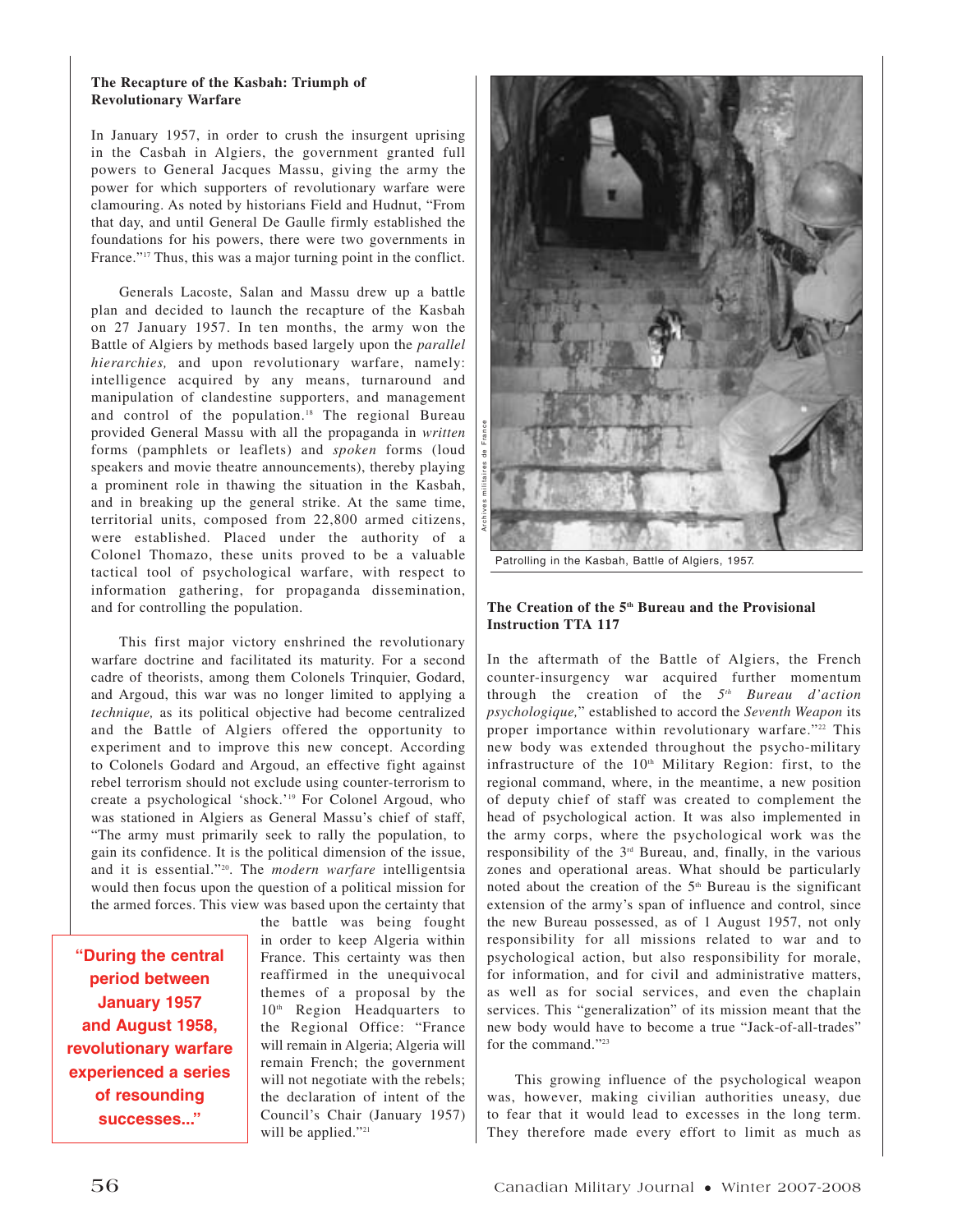possible the scope of the 5<sup>th</sup> Bureau, as evidenced by the Bourgès Maunoury government's adoption of the *Instruction provisoire sur l'emploi de l'arme psychologique* [Provisional Instruction on the Use of the Psychological Weapon], widely known simply as TTA 117.24 On the surface, the Instruction satisfied the wishes expressed by supporters of the revolutionary warfare by establishing

a legal basis for the *Seventh Weapon* at the highest level. In reality, the civilian authorities were trying to underline the need for cooperation between the army and the government, where the latter necessarily prevailed.

In spite of its desire to regain the upper hand, the government had to recognize that revolutionary warfare had already made the army a true "State within a State": "Throughout the land, departments' borders became the same as those of an area controlled by a division, and district's limits [became] aligned with those of a regiment's sectors."25 Moreover, the management priority of the population (education, social assistance, government) and psychological action (control of the media, information, propaganda) resulted in the delegation of the most extensive responsibilities to the armed forces, responsibilities normally assumed by the civilian authorities. In short, this military state held, so to speak, all the prerogatives of a civilian state, with one exception, that of making political decisions and developing an ideological line, on the strength of its *parallel hierarchies.* Gradually, this symbolic step will be taken with the establishment of what subject matter authorities K. Koonings and D. Kruijt called a "political army."26

### **The Ideology of** *Integration,* **and 'The Crossing of the Rubicon'**

Having demanded from successive governments since 1956 that they be provided with a clear direction, and when they were offered nothing but vague and changing objectives, the army decided, in late-1957, to establish its own political doctrine: the ideology of *Integration,* born of revolutionary warfare. Opaque at first, it then crystallized upon the *French Algerian* theme, and its mission was based upon three fundamental objectives: to preserve French sovereignty, to extend full civil equality to Muslims, and to promote social and economic progress. The army was confident that such a program would enable it to counter both the FLN's separatist aspirations and the civil authorities' failure to act. For military leaders, emboldened by the absolute weapon that, to them, revolutionary war represented, Algeria became a personal issue that they expressed through that ideology. The objective sought by integration satisfied the need for the armed forces to establish a clear and straightforward direction, something politicians had been unable to do.

**"At the same time as the army was acting, the national political entity, the 4th Republic, was on its deathbed..."**

At the same time as the army was acting, the national political entity, the 4<sup>th</sup> Republic, was on its deathbed: 15 April 1958 witnessed the fall of the Gaillard government, followed a week later by violent protests in Algiers in support of a French Algeria. The bell tolled for a dying regime, and the army, which became emancipated as a result of its political engagement,

would administer the final blow by giving its support to General De Gaulle's ascension to power, "...to implement the doctrine of revolutionary warfare."<sup>27</sup> The man considered by the French military to be *their* man would later prove to be the one to kill their political ambitions.

#### **Neutralizing the Seventh Weapon (1959)**

#### **General De Gaulle's Call to Order**

From the moment he assumed power, De Gaulle was determined to subdue the army, which had become too outspoken and too intellectual for his liking. He was clear on the issue, and did not mince his words: "The army must realize that its role is purely technical. It is there to follow orders... The army is a tool. Get it? A tool!"28 Well aware of the potential of the psychological weapon, General De Gaulle also recognized the risk of ideologization it implied. He had therefore come to his decision long ago and on this he would not budge. He would save the army from all political aspirations.

From the fall of 1958, the army was ordered to renounce any political involvement. In the ensuing months, the President undertook a genuine purge within



General Jacques Massu

Archives militaires de France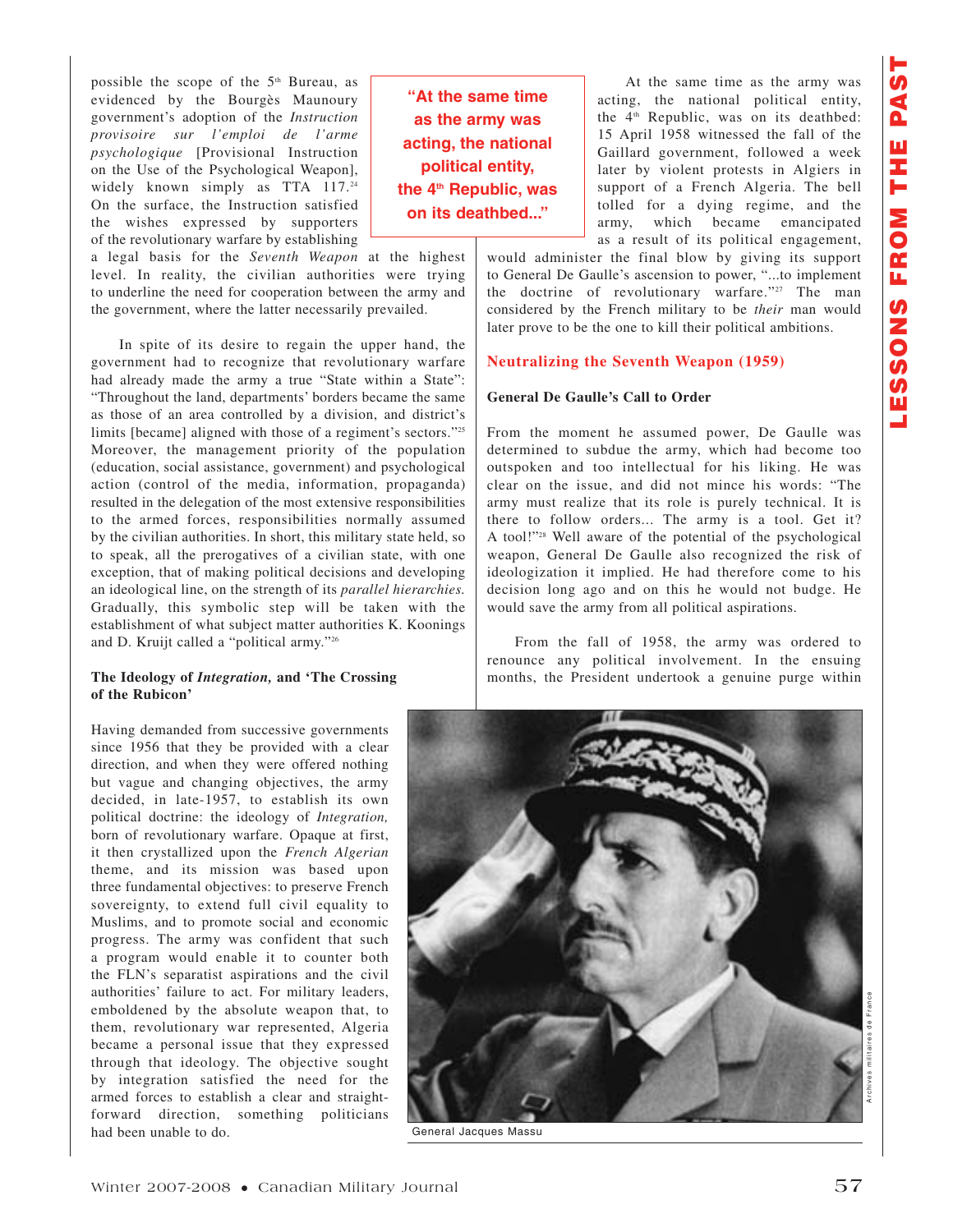the French army, in order to rid it of any revolutionary tumour. To once again distinguish between civilian and military responsibilities, De Gaulle replaced Salan with two men: Paul Delouvrier was named the General Delegate, and General Maurice Challe, Salan's deputy, was named Joint Supreme Commander. General Jouhaud became the Chief of the Air Staff, and many other generals and colonels were given positions in the Paris metropolis or in Germany. By the end of December, of all the senior leaders associated with the concept of Revolutionary Warfare and the *Integration* ideology, only General Massu and Colonel Godard remained, and only because they had been readily forgotten at the time.

## **The Challe Plan: A Reduced Role for the Psychological Weapon**

Immediately after this cleansing exercise, De Gaulle undertook to

significantly redefine the French army's strategy by giving precedence to *traditional* warfare. He admitted that his objective was to obtain quick victories and to negotiate from a position of strength with the FLN. In reality, "De Gaulle had less evident motives to re-launch military activity: refocusing the military attention from politics to operations, and a resounding military success would enable the army to easily accept political concessions, their honour having been preserved."29

In that vein, General Challe was asked to develop a battle plan that would refocus upon the good old traditional methods of warfare. The Challe Plan, however, retained an extensive number of the features of revolutionary warfare, particularly, the tactical aspects: to establish control of a territory, and to infiltrate enemy structures. The plan also called for the use of propaganda, disinformation, and intelligence, as in the past. The objective remained to bring the entire population under the control of the army, first, by tightening the borders, and second, by obtaining the engagement and cooperation

of the Muslim masses. In particular, the new headquarters employed the psychological action methods developed by the 5<sup>th</sup> Bureau, which had been spared by the December purge. In fact, the 5<sup>th</sup> Bureau would remain a "nest" for the supporters of revolutionary warfare, as can be seen gleaned from the

**"It appeared that the 5th Bureau, the last bastion of revolutionary warfare, was spared by these measures."**

Colonel Yves Godard

CMJ collection



We have the responsibility to inform and to convince our bosses, our colleagues and our subordinates. If the army is not willing to understand that it needs to change its concepts and methods, it is heading toward failure in the immediate term and to its own demise in the near future, like an organization that is unable to change in a transformational environment. At this moment, we do not have the right to remain passive and indifferent. Moreover, each of us is "engaged," whether we want to [be] or not."30

As such, supporters of the *Seventh Weapon* expressed their

disapproval of its gradual marginalization. In an article published in the May 1959 issue of *Revue de Défense nationale,* entitled "Considérations militaires sur la guerre d'Algérie," [Military Reflections about the Algerian War] Jean Merye argued that without true psychological warfare, the new strategy employed by General Challe was irreversibly defective, and it had no change of success in the long term term.<sup>31</sup> Colonel Antoine Argoud was of the view that the Challe Plan flowed from a faulty analysis of the issue, which placed emphasis upon the recapture of territory at the expense of the conquest of populations. In a book he will eventually publish in 1974 entitled, *La décadence, l'imposture et la tragédie,* he wrote: "General Challe knows revolutionary warfare only through books."32

## **The Noose Tightens**

In July 1959, a new *Instruction appropriately entitled, Instruction sur les fondements, buts et limites de l'action psychologique* [Instruction on the Foundations,

> Goals and Limits of Psychological Action] marked another step in the neutralization of the *Seventh Weapon.*<sup>33</sup> The notion of psychological *action* had replaced that of psychological *warfare,* and it was now limited to boosting the soldier's morale and to strengthening his will to fight. The themes espoused by this initiative were love of freedom, respect of people and their rights, preservation of the national identity, as well as promotion of fraternity and team spirit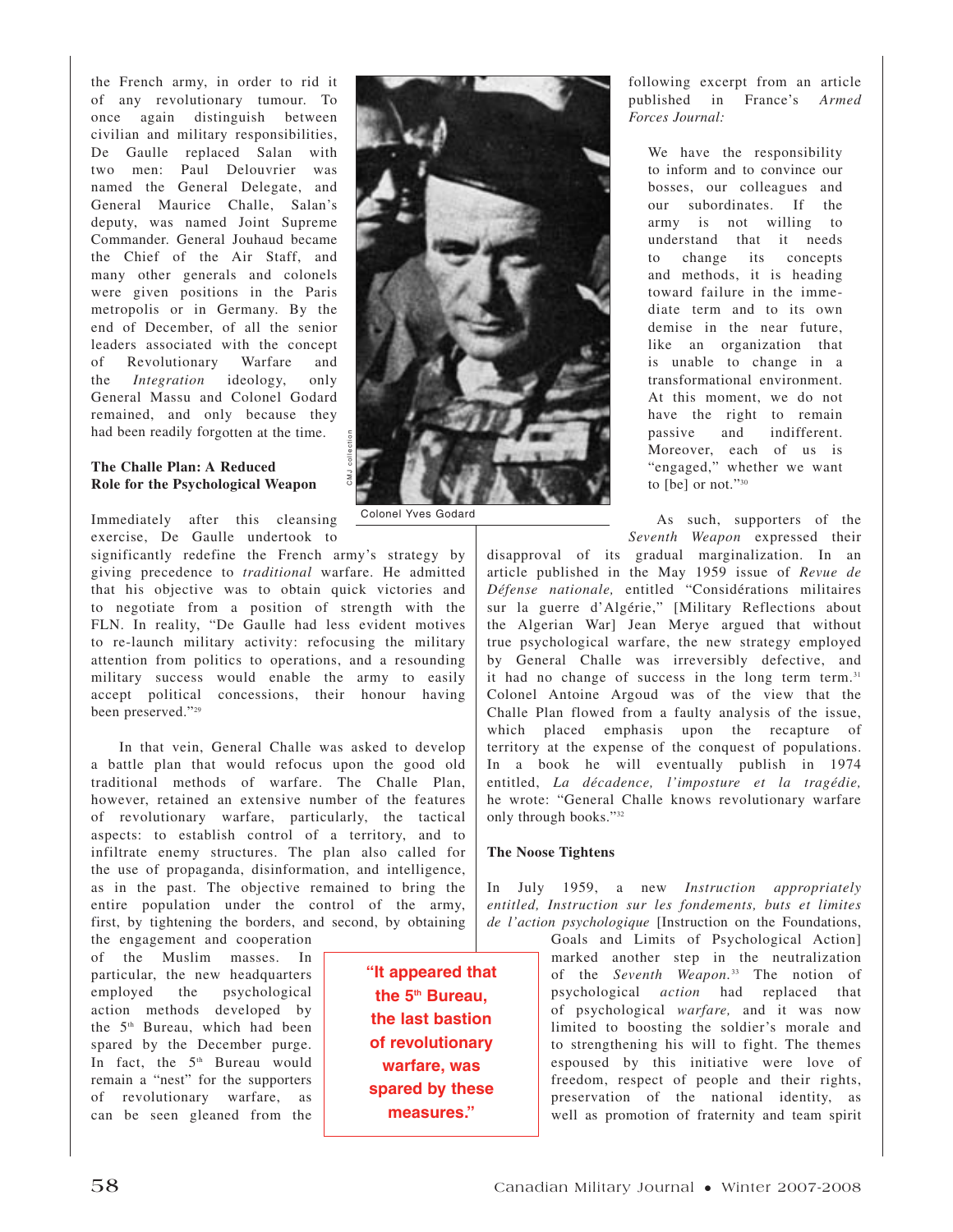within the armed forces themselves. The Instruction also limited the responsibility of the army in psychological action by establishing a close collaboration between the political and military hierarchies. At the end of it all, the idea was to curtail significantly the political autonomy of the psychological weapon and to reduce its potential by reducing its role to that of a simple morale boosting enabler, as it had been before 1955.

It appeared that the 5<sup>th</sup> Bureau, the last bastion of revolutionary warfare, was spared by these measures. Its offensive and global role was even underlined in the psychological action plan for the months of November, December, and January. This document read in part: "Whatever forms our psychological action takes, whatever the methods used, they will be efficient if only all levels are aware of these two fundamental facts: 1) psychological action must be offensive, 2) psychological action must reach the individual through his morally and sociologically-defined environment (French of European stock, Arab, Kabyle, Muslim, Israelite)."34 However, this paradox is easily explained: If the 5<sup>th</sup> Bureau was asked by higher command to operate full speed and to contribute as efficiently as possible to the war effort, it was because senior leaders had decided to conclude the bothersome Algerian conflict, and come out of it with the best image possible under the circumstances.

## **From the Crisis to the Dismantling of the** *Revolutionary Warfare*

#### **Revolutionaries on the Barricades**

On 16 September 1959, De Gaulle clarified his position by proposing *self-determination,* including the possibility of secession for Algeria. This constituted, in reality, the rejection of *Integration* and its supporters. As noted by scholars Doise and Vaïsse, "The statement by the Head of State marks the end of illusions and the beginning of the break-up between the Army for Algeria and the political power [...]."35 It is in this tense environment, where revolutionary warfare was once again rearing its head that the Barricades Affair occurred; an incident that would end the reprieve granted to the 5<sup>th</sup> Bureau.

In early 1960, the last group of Revolutionary Warfare proponents undertook decisive action. For a week, from 24 January to 1 February, a cadre of officers erected barricades on the streets of Algiers, with the help of French Algerian militants, in order to put pressure upon the government and to sway the authorities. Among officers supporting revolutionary warfare who took part in the Week of the Barricades, many, such as Colonel Jean Gardes, head of the 5<sup>th</sup> Bureau, as well as Colonel Argoud, occupied important positions in the army for Algeria, and did not hesitate to put their military careers at risk in order to defend a cause they felt was being threatened. Their action was also proof that they were willing to break the bond that had tied them to General De Gaulle since 13 May 1958. "It is from the barricades that advocates of revolutionary warfare tried to refute May 13, as they publicly and convincingly suggested overthrowing the De Gaulle government."36

De Gaulle, who would not allow some "excited individuals" to dictate his policy or to question his sovereignty, quickly regained control of the situation. On 29 January, he delivered a televised speech while wearing his uniform, and ordered members of the armed forces to fall into line: "I am speaking to the army, who is winning in Algeria through brilliant efforts. Some of its elements however are ready to believe that the war is their war and not France's, that they are entitled to have a policy that is not France's. Let me say this to all our soldiers: "Your mission is neither equivocal nor does it require an interpretation."37 Speaking to "isolated elements" that were conducting "their" war, according to "their" policy, De Gaulle was well aware that they were supporters of both Revolutionary Warfare and *Integration.* As historian Anthony Clayton later wrote, "De Gaulle rightly considered the incident an excess of the school of Revolutionary Warfare."38 Now that this school has proved to all that it was a nest of factious revolutionaries, the general would seek to quickly destroy it. A significant number of its members would, however, be involved in events that would take place in April 1961.



The barricades in Algiers, 25-27 January 1960.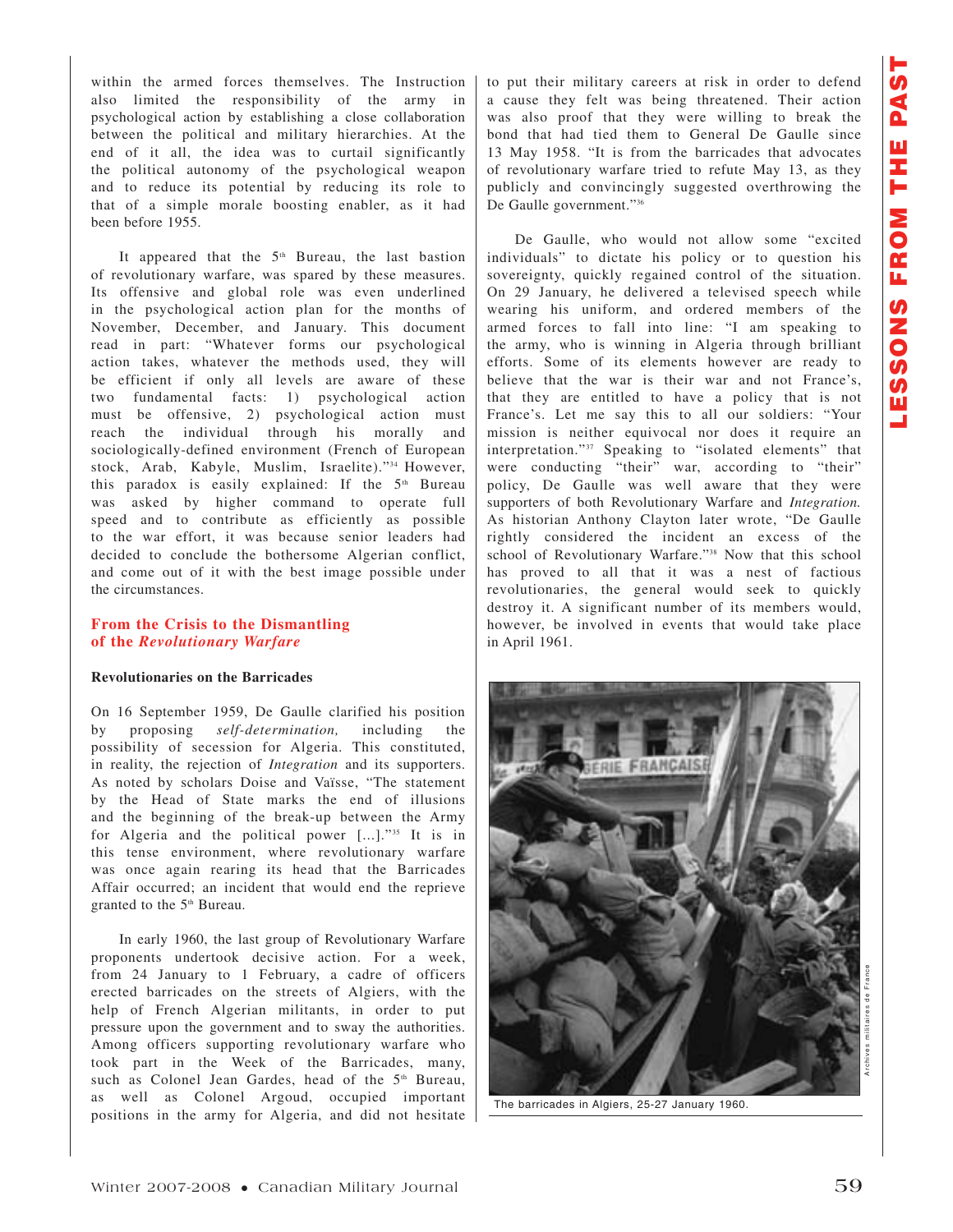

General Charles De Gaulle in Algeria.

## **The Disbandment of the 5th Bureau, the Conversion of the Seventh Weapon, and the Disappearance of Revolutionary Warfare**

The 5<sup>th</sup> Bureau's fate was played out at the barricades. "De Gaulle knew where the enemy was hiding in the army's ranks. After the barricades, he could deal with it more efficiently."39 He immediately decided upon a purging. Beginning in early February, events would happen very quickly. On the  $1<sup>st</sup>$  of the month, the

Head of State obtained the rendition of the Algiers insurgents; on the  $2<sup>nd</sup>$ , an Act promulgated by the legislature which gave him the power to issue Orders and facilitated the purge; on the 3rd, the main leaders of Revolutionary Warfare knew what the purge entailed: Colonel Godard, Chief of the Security Services, was relieved of his duties, Colonel Argoud, chief of staff for the army corps, and Lieutenant-Colonels Broizat and Gardes, former heads of the 5<sup>th</sup> Bureau, were recalled. Finally, on the 5<sup>th</sup> of February, De Gaulle shuffled his Cabinet and got rid of

Soustelle and Cornut-Gentil, both supporters of a French Algeria. After that, De Gaulle only had to deal with the main bastion of the concept of Revolutionary Warfare, that is, the 5<sup>th</sup> Bureau that, even without its main leaders, remained for the President the true culprit. It was ironic, therefore, that even as the 5<sup>th</sup> Bureau was being condemned, the first French atomic bomb exploded in the Algerian Sahara on 13 February 1960, providing the army with a weapon that was more psychological and more revolutionary than Revolutionary Warfare, namely, nuclear dissuasion.

On 15 February, the axe finally fell. De Gaulle took the official and irreversible decision to disband the  $5<sup>th</sup>$  Bureau. A Directive issued the same day by the Ministry of the Armed Forces made the decision effective. General Demetz, the new chief of staff, wrote: "I would like to inform you that the organizations known as the 5<sup>th</sup> Bureau, which specialize in psychological action, will cease to exist upon receipt of this Ministerial Directive."40 In addition, the official document stated that the 5<sup>th</sup> Bureau's functions would be redistributed and added to those of various headquarters organizations. The dismembering of the  $5<sup>th</sup>$  Bureau provided the opportunity to understand the immense power that had been obtained by this organization, and the extent of its influence within the armed forces. It would also be made clear why the political power, unable to deal with it, had waited so long before deciding to dismantle it. Through the Revolutionary Warfare years, the 5<sup>th</sup> Bureau had become the true 'brain' of the armed forces, in spite of efforts made to limit its autonomy (the 1957 Instruction), and action (the 1959 Instruction), providing guidance, coordination, and monitoring to the military.

### **After Revolutionary Warfare**

With the dismantling of the 5<sup>th</sup> Bureau, Revolutionary Warfare as a concept no longer existed within the French army; nonetheless, a remnant of psychological action could still be found in a shattered form, no longer the purview of a single organization, but a shared responsibility among various services. The new decentralized system that emerged from April 1960 evolved around a *Centre d'information générale et de problèmes humains* [Centre for General Information and Human Issues]. It dealt with government information agencies and services,

> such as the Bureau Presse-Information [Media-Information Office]. From its inception, the new system, an obedient instrument following the will of the government, would support the policy of self-determination; it then helped prepare the ground for the Evian agreements and the independence of Algeria.

> Revolutionary Warfare, along with the last of its supporters, went underground and became the fierce opposition to the politics of desertion in Algeria. The most hardened revolutionary warriors, notably Salan and Zeller, as well as

Lacheroy and Argoud, would attempt the ill-advised April 1961 *putsch,* and then would join the Organisation Armée Secrète (OAS) [the Secret Army Organization]. Their desperate actions could be viewed as the final manifestations of Revolutionary Warfare. Very quickly however, they were stopped by the political power that arrested them and brought them to justice. It would however take the final elimination of the last of those warriors, Colonel Argoud, on 25 February 1963, to seal the fate of Revolutionary Warfare that had been born six years earlier within the French army.

**"In addition, the official document stated that the 5th Bureau's functions would be redistributed and added to those of various headquarters organizations."**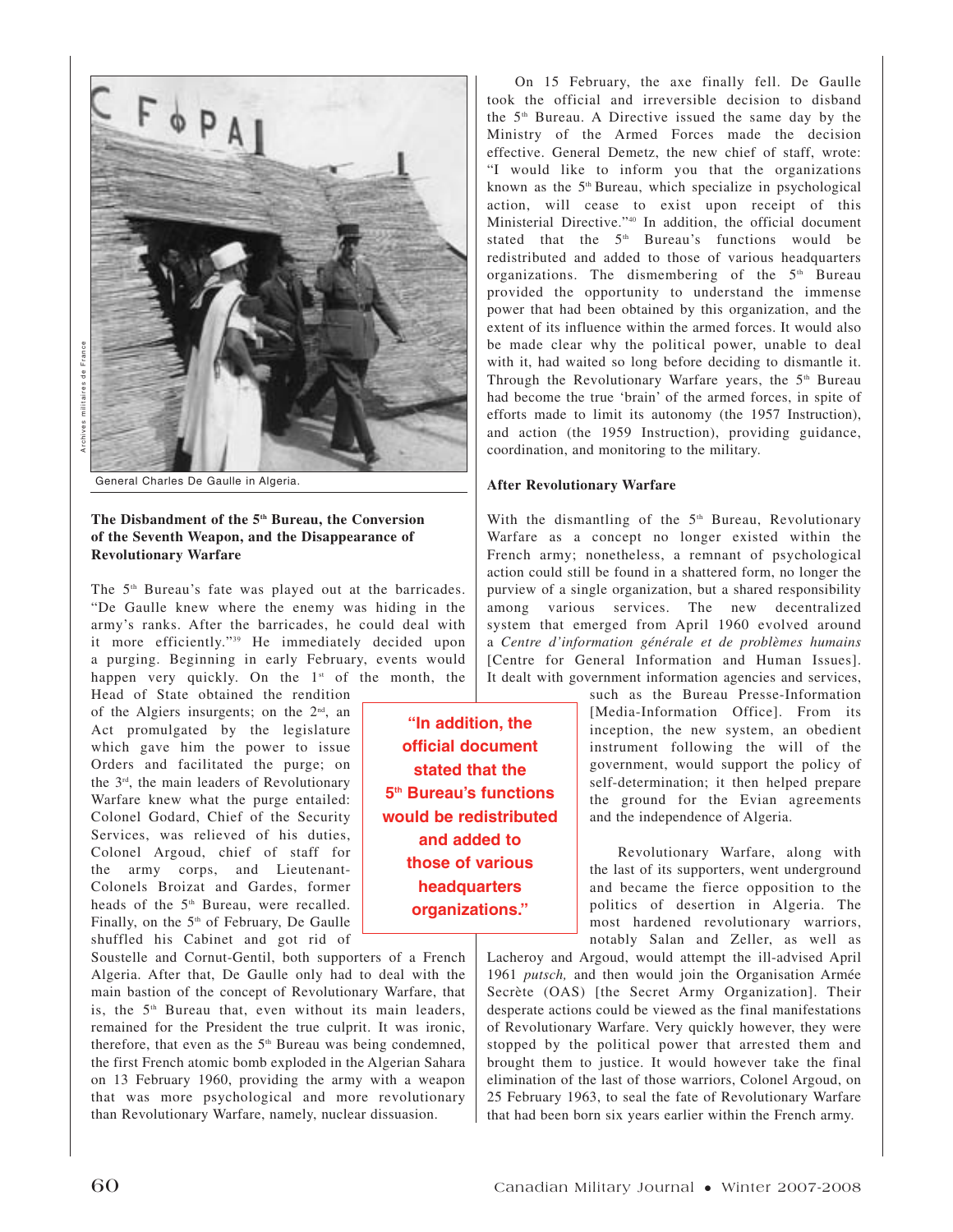

Archives militaires de France

Generals Salan, Challe, Zeller, and Jouhaud during the *putsch* of April 1961.

#### **Conclusion**

 $\overline{J}$  hat lessons can be drawn from the Revolutionary Warfare experiment the French army conducted in Algeria? How can one explain its failure in spite of its contribution to the fight against the Algerian insurgency? Could it be that Revolutionary Warfare, as one could be tempted to instinctively conclude, was not made for a counter-insurgency force? As journalist Jean Planchais wrote, "How could this army, like its adversaries, live like 'fish in the water'? From the outset, the system was impeded by not realizing that not all waters are good for all fishes. Everything after that was unreal. ...No psychology in the world, real or fake, could counter in the long run political and geographical facts that were impossible to change. A revolutionary war could only be a national war."41 For the Pakistani writer, journalist, and anti-war activist Eqbal Ahmed, there is no doubt that western counter-rebellion theorists' perception of Revolutionary Warfare is too mechanical, too removed from any concrete reality, and therefore not aligned with Revolutionary Warfare doctrine. "To them, the people represent a political object, a means rather than an end, a mass easy to mould

and manipulate, whose behaviour... is more important than its feelings and its judgements. Focusing only on the operational advantages, counter-revolutionary analysis of the theory and the application of revolution tends to be superficial and doctrinal."42

Yet, logic demands that the fighting occurs on the same battlefield as the enemy. In 1961, in an attempt to draw lessons from the French revolutionary war in which he was involved both as a theorist and a highly decorated practitioner, Colonel Roger Trinquier concluded in his famous book, entitled, *La guerre moderne* [Modern Warfare] the following: "In modern warfare... it is absolutely necessary to employ all the weapons our adversaries are using; not doing so will be absurd. We lost the Indochina war partly because we hesitated in taking the measures required or we took them too late."43 More recently, observers of the global war on terrorism noted that the western coalition's approach, which was primarily focused upon *conventional* effort, flowed from a false analysis of the *psychological* nature of the enemy fight, which gave the latter free reins on the information, public opinion, and the virtual mass communication front.44

It could also be argued that by definition, a counter-insurgency army, whose goal is to maintain the status quo, could not adopt Revolutionary Warfare as its method. It is, however, important to distinguish between *Revolutionary Warfare* and *Revolutionary Ideology.* Although early theorists and practitioners of this type of conflict, such as Lénine or Mao, were revolutionaries, other types of ideologies could espouse Revolutionary Warfare in order to achieve goals other than revolution *per se.* On this point, Raoul Girardet notes, "We could very well think of all forms of subversive war fought in the name of a purely national ideology, of liberal democracy or even of an ideal inspired by fascism."45 In this regard, it is not a contradiction to think of Revolutionary Warfare as a method to be used in support of a counter-revolutionary war.

The issue is not, therefore, whether a counter-insurgency army could adopt Revolutionary Warfare, but how such an adoption would inevitably lead to the politicization of the mission. The political parameter is fundamental, for, as Mao Tse Tung, one of the fathers of Revolutionary Warfare explained, "A guerilla that has no political objective must fail."46 If a counter-revolutionary army wants to control physically, but also and especially psychologically – which is more important in tje long term –, it must promote a political theme that is firmly established.47 That is the political dimension of Revolutionary Warfare, whatever its form: "The success of an anti-subversive war remains closely dependent on (or at least inseparable from) setting a public policy for rallying taking control of the population."48 The political dimension is vital for gaining

the population's confidence, for influencing it, and for removing it from the enemy's influence.

An anti-subversive war based upon Revolutionary Warfare rules, however, raises no doubt as to the sensitive issue

**"Persistently**  *preaching* **something eventually leads to** *believing* **in it."**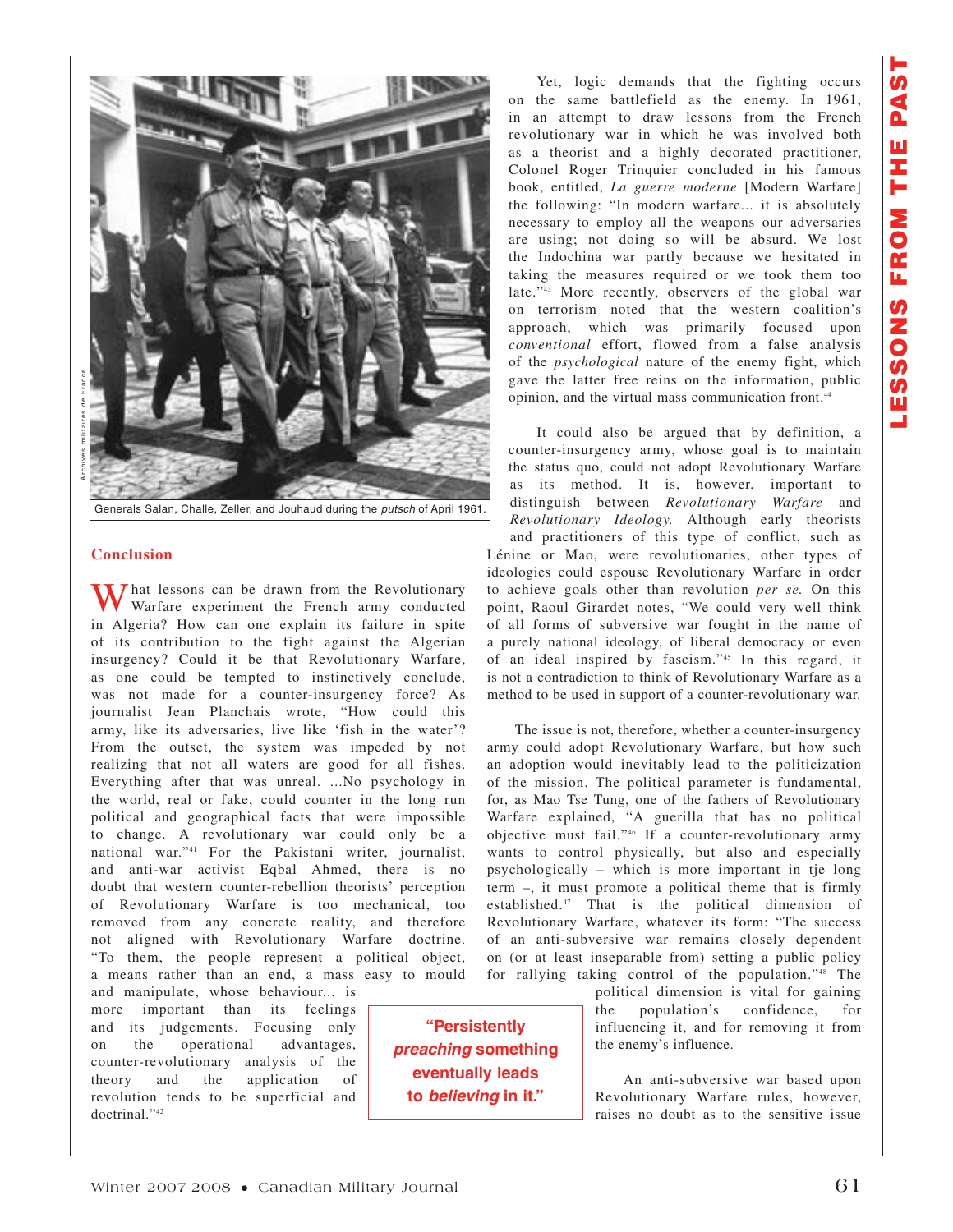of the politicization of the military – an unavoidable consequence of the establishment and promotion of an ideology. Persistently *preaching* something eventually leads to *believing* in it. Through politicization, the military seeks to have a say in the mission given to it by political authorities. A revolutionary force does not have this problem, since both political and military dimensions are meshed, but in the case of a democratic power involved in antisubversive war, the issue could lead to a confrontation between the ideologized force and the legal authority, and it could result in a  $\frac{4}{5}$ political crisis, such as the one France  $\frac{3}{5}$ experienced from 1958 to 1961 during the Algerian war. As political scientist Maurice Duverger wrote: "An army which is prepared for subversive war... could not remain isolated

**Marina PONTICERS** CMJ collection

Poster for the highly rated 1966 film, The Battle of Algiers, written and directed by the Italian, Gillo Pontecorvo.

from the nation, outside the politics... psychological warfare involves a political activity, a near-permanent intervention in the nation's life."49 This is a crucial dimension of Revolutionary Warfare.

Beyond its limitations, the pioneering experience of the French military offers some lessons for today's

**NOTES**

- 1. Jean Planchais, *Une histoire politique de l'Armée* (Paris: Éditions du Seuil, 1967), p. 321.
- 2. François Géré, "Généalogie de la guerre révolutionnaire", in *La Guerre psychologique* (Paris: Bibliothèque stratégique Collection, Economica, 1997), p. 15-45.
- 3. General Beauffre, *La guerre révolutionnaire. Les formes nouvelles de la guerre* (Paris: Fayard, 1972), p. 50.
- 4. Beauffre, p. 90
- 5. Raoul Girardet, *Problèmes militaires et stratégiques contemporains* (Paris: Dalloz, 1989), p. 90.
- 6. General L.M. Chassin, "Du rôle idéologique de l'Armée."in *Revue militaire d'information,* No. 240, (October 1954), p. 13.
- 7. Service historique de l'Armée de terre (SHAT). Military Archives, 1H 2403. Paris, March 1st 1955, Secretary of State for the Armed Forces "Land" – Cabinet, Morale Section. *Note pour le 1er bureau de l'EMA – Objet : Création d'un organisme d'action psychologique.* Signed by Colonel Drion on behalf of Army General Blanc, Army Chief of Staff.
- 8. SHAT, 1H 2403 *Directive pour l'action psychologique sur le territoire de la Xe région militaire.* Algiers, 27 July 1955 – General Lorillot.
- 9. SHAT, 1H 2408 *Directive sur la guerre psychologique,* Ministry of National Defence and the Armed Forces, Armed Forces Headquarters, Psychology Office. October 4, 1955. Signed by Koenig, Minister of National Defence and the Armed Forces.
- 10. It became an all-purpose weapon in that it served both tactical and strategic purposes: "...tactical when it targets enemy units at the contact with the population behind the frontlines; ...strategic when it targets all enemy forces against one's territory"; SHAT, 1H 2408.
- 11. An example is provided in Alexander Zervoudakis, "A Case of Successful Pacification," in Martin Alexander and J.F.V. Keiger, *France and the Algerian War. Strategy, Operations and Diplomacy* (London: Frank Cass, 2002), pp. 54-64.
- 12. Paul Rich and Richard Stubbs, *The Counter-Insurgent State. Guerilla Warfare and State Building in the Twentieth Century* (New York: MacMillan Press, 1997), pp. 103-107.
- 13. SHAT, 1H 2408 *Directive d'action psychologique.* Algiers, April 1956. 10<sup>th</sup> Military Region, Psychology Office.

Fourth Generation warfare (4GW).<sup>50</sup> History, which does not reproduce itself perpetually, does, however, repeat itself uncannily. At the dawn of the  $21^{st}$  Century, nations are engaged in an unusual war as they fight global terrorism. Governments, secret services, and military staff are faced with a huge challenge: fight a war with no front, no boundaries, and no identifiable enemy. The great powers are bitterly finding out to what extent their conventional and nuclear forces have little effect upon this elusive and determined enemy. They must adapt their fighting methods by being present on all fronts and by combining modern technology with old military tactics. To aggression and psychological harassment – a form of which is terrorism – they must learn again

how to respond by psychological measures. This war, where intelligence and ingenuity trump the power of weapons, does have some advantages. It also entails some risks, which, hopefully, this study of the French experiment can help avoid.



- 14. SHAT, 1H 2403. *Objet : renforcement des moyens de l'action psychologique pour l'Algérie et création de trois unités tactiques de guerre psychologique.* Secretary of State for the Armed Forces "Land," Army Headquarters, Cabinet, Psychology and Morale Section, 23 June 1956.
- 15. SHAT, 1H 1117.
- 16. SHAT, 1H 2408. *Objet : Directives d'action psychologique* – Note d'orientation 6 – 10<sup>th</sup> Military Region, Psychology Office Headquarters, Brigadier-General Tabouis, Chief of the Regional Psychological Action Office, on behalf of Army General Lorillot, Commanding Officer of the 10<sup>th</sup> Military Region, Superior Commander of the Joint Staff.
- 17. Joseph Field and Thomas C. Hudnut, *L'Algérie, de Gaulle et l'Armée* (Paris: Arthaud, 1975), p. 36.
- 18. General Paul Aussaresses, *The Battle of the Casbah. Terrorism and Counter-terrorism in Algeria* (New York: Enigma Books, 2002).
- 19. They were on the other hand against using torture. See Guy Perville, "Quinze ans d'historiographie de la Guerre d'Algérie", *Annuaires de l'Afrique du Nord* (Paris, Éditions du CNRS, 1976).